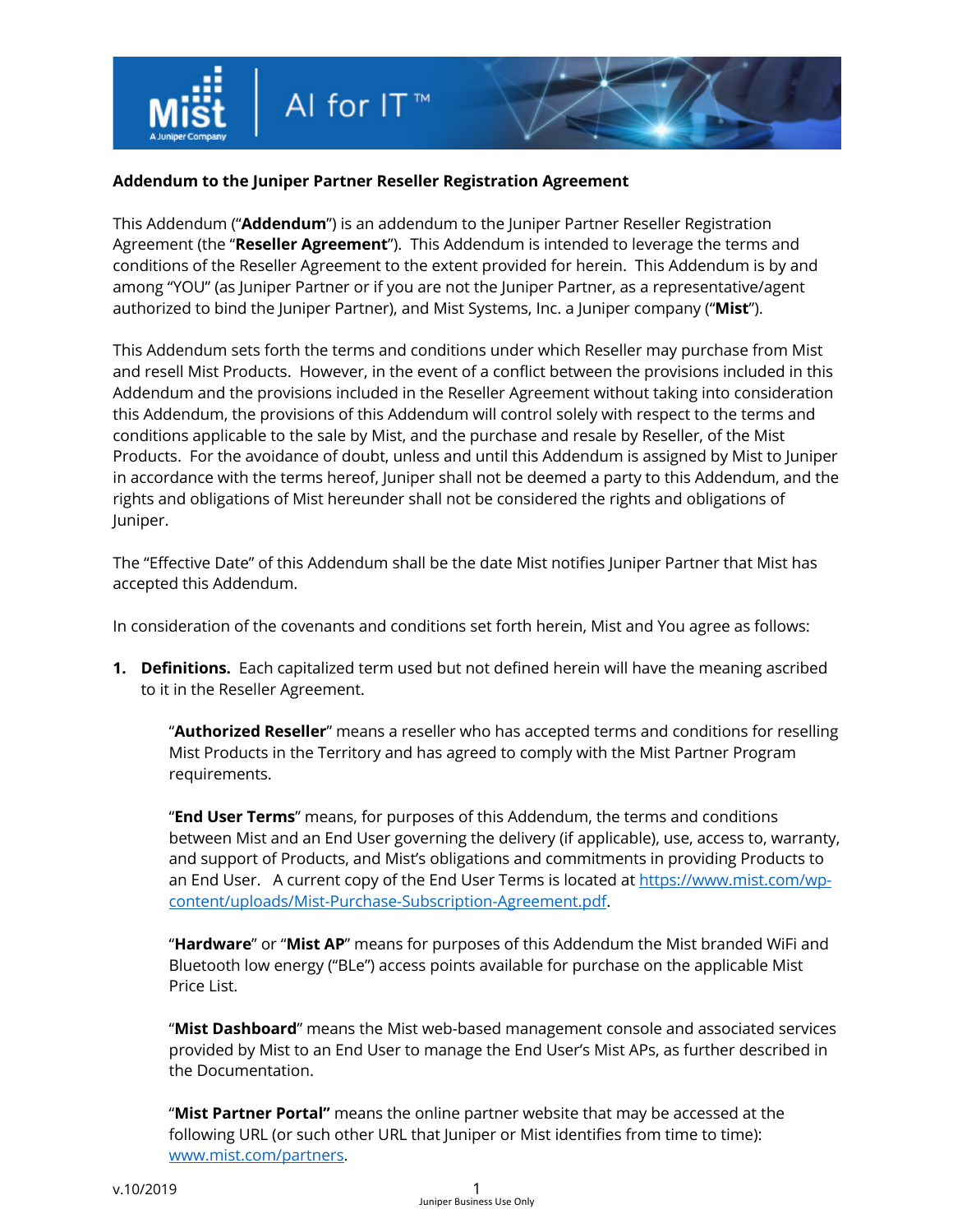"**Mist Partner Programs**" means the Mist marketing or sales programs applicable to Authorized Resellers in the Territory.

"**Mist Partner Program Guide**" means the current guide published by Mist describing the sales and marketing requirements and guidelines for Juniper Partner in the Territory.

"**Mist Price List**" means the list of Mist Products, SKUs and pricing applicable in the Territory and available at www.mist.com/partners.

"**Service Term**" means the term of the subscription to the Mist Dashboard granted by Mist to an End User. Service Terms are typically one, three or five years as listed on the Mist Price List. The Service Term is calculated in accordance with Section 4

- **1.1.** The definition for "Products" includes the Mist Hardware and Mist Dashboard. The definition for "Marks" includes the Mist trademarks approved for use by Juniper Partner in the Mist Partner Program Guide.
- **2. Mist Systems is a Juniper Affiliate.** Except as set forth in this Addendum the terms of the Reseller Agreement will apply to the resale of Mist Products. Juniper Partner's purchase of Mist Products will not apply to any Juniper Networks reseller program benefits available to Juniper Partner. The list of approved Distributors from whom Juniper Partner may purchase Mist Products is set forth on the Mist Partner Portal. Juniper Partner acknowledges and agrees that the Distributors for Juniper Products may not be the same as the Distributors for Mist Products.

## **3. Mist Partner Programs**

- **3.1. Partner Requirements.** The Mist Partner Program Guide applicable to Juniper Partner contains certain requirements in order for Juniper Partner to receive pricing discounts and other benefits offered by a Distributor. These requirements generally cover: (a) the sales and support staff required to be trained and retained by Juniper Partner; (b) promotion and advertising of Mist Products; (c) publicity of Juniper Partner's participation in the Mist Partner Programs and participation at trade shows; and (d) compliance with Mist minimum advertised price (MAP) terms set forth in the Mist Partner Program Guide.
- **3.2. Mist Obligations.** Mist will provide the benefits in accordance with the Mist Partner Program Guide and the tier to which Juniper Partner is assigned, including, but not limited to: (a) training in sales and support of Mist Products; (b) access to evaluation and not-forresale ("NFR") Mist Products; and (d) sample marketing materials.
- **3.3. Mist Partner Program Guide Tier.** Mist will assign Juniper Partner to an initial Mist Partner Program Guide tier that determines the benefits and pricing discounts that Juniper Partner receives for the resale of Mist Products only. If, by the end of the one year anniversary of the Addendum Effective Date, Juniper Partner fails to achieve the requirements to maintain the program tier assigned to Juniper Partner, Mist reserves the right to re-assign Juniper Partner to a lower program tier in accordance with the Mist Partner Program Guide. Similarly, Mist may assign Juniper Partner to a higher tier if Juniper Partner has exceeded the requirements of the then current program tier to which Juniper Partner is assigned. Any change in program tier must be set forth in writing (by email) by